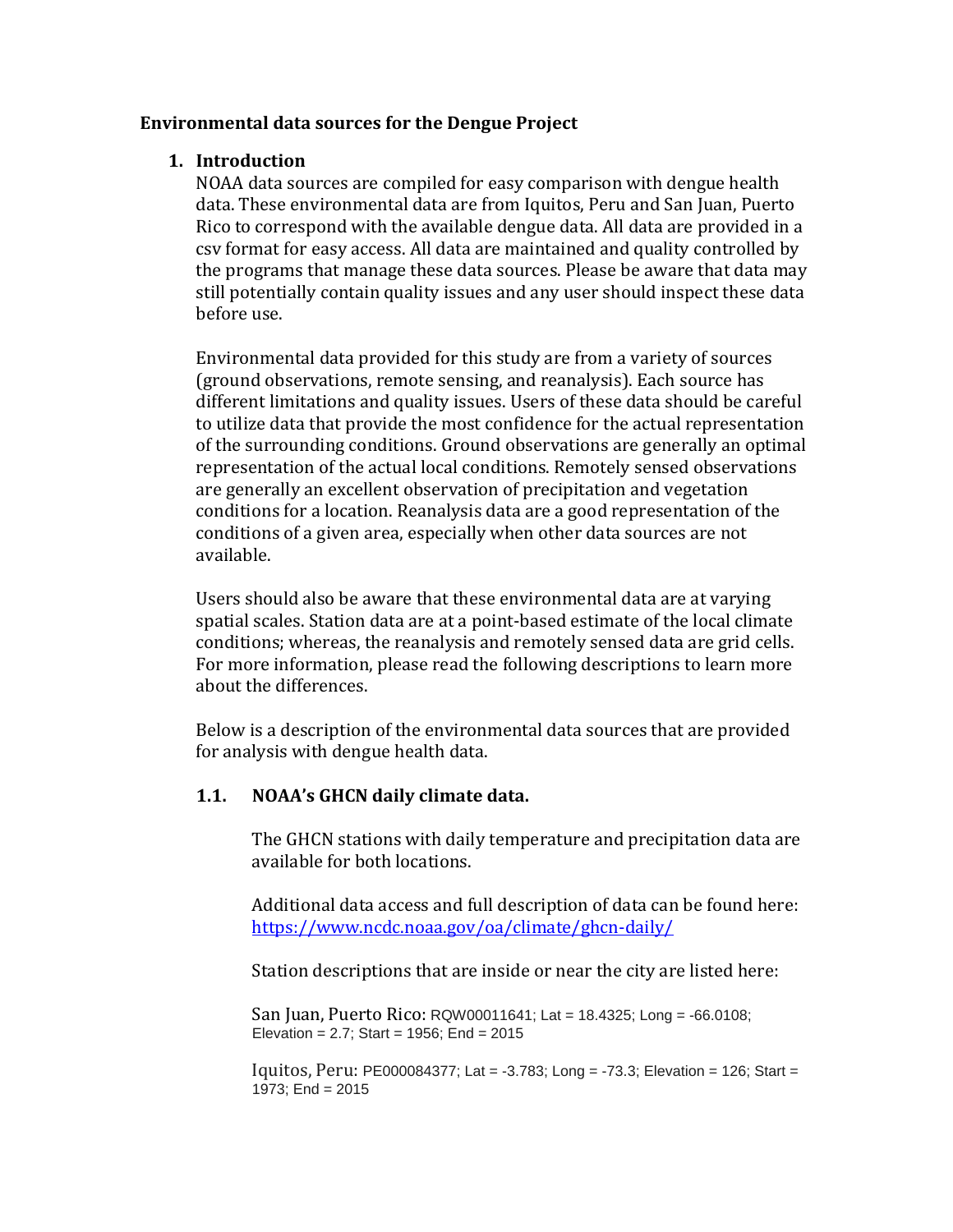Temperature values are in Celsius; Precipitation values are in mm.

Values include Maximum Temperature, Minimum Temperature, Daily Average Temperature, Diurnal Temperature Range, and Daily Precipitation.

\*Be aware that some stations may have missing days and/or missing values. Missing values are identified as -9999. Missing days are not identified in the record.

Station List: *ghcnd\_stationsLOCATION.csv*

Station climate data: *CityNameIDENTIFICATION\_NUMBER.csv*

\*Station observations for San Juan are complete and have few missing values. However, there are multiple missing station observations for Iquitos and users should refer to other data sources provided.

## **1.2. NOAA's CDR PERSIANN Precipitation Product**

PERSIANN is a global climatological data record of precipitation from remote sensing information using an artificial neural network. These data are available for each city on a daily basis from 1983-present.

The resolution of this data product is 0.25x0.25 degree.

Additional data access and full description of data can be found here: <http://www.ncdc.noaa.gov/cdr/operationalcdrs.html>

Precipitation data are from the grid surrounding the station located in the city or from the city centroid for Rio de Janeiro, as Rio de Janeiro does not have an active climate station.

Precipitation values are reported as daily sums in mm.

\*Missing values are listed as -9999.

Precipitation data file: *LOCATION\_Precip.csv*

#### **1.3. NOAA's NCEP Climate Forecast System Reanalysis**

Climate Forecast System Reanalysis is global, high-resolution, coupled atmosphere-ocean-land surface-sea ice system to provide the best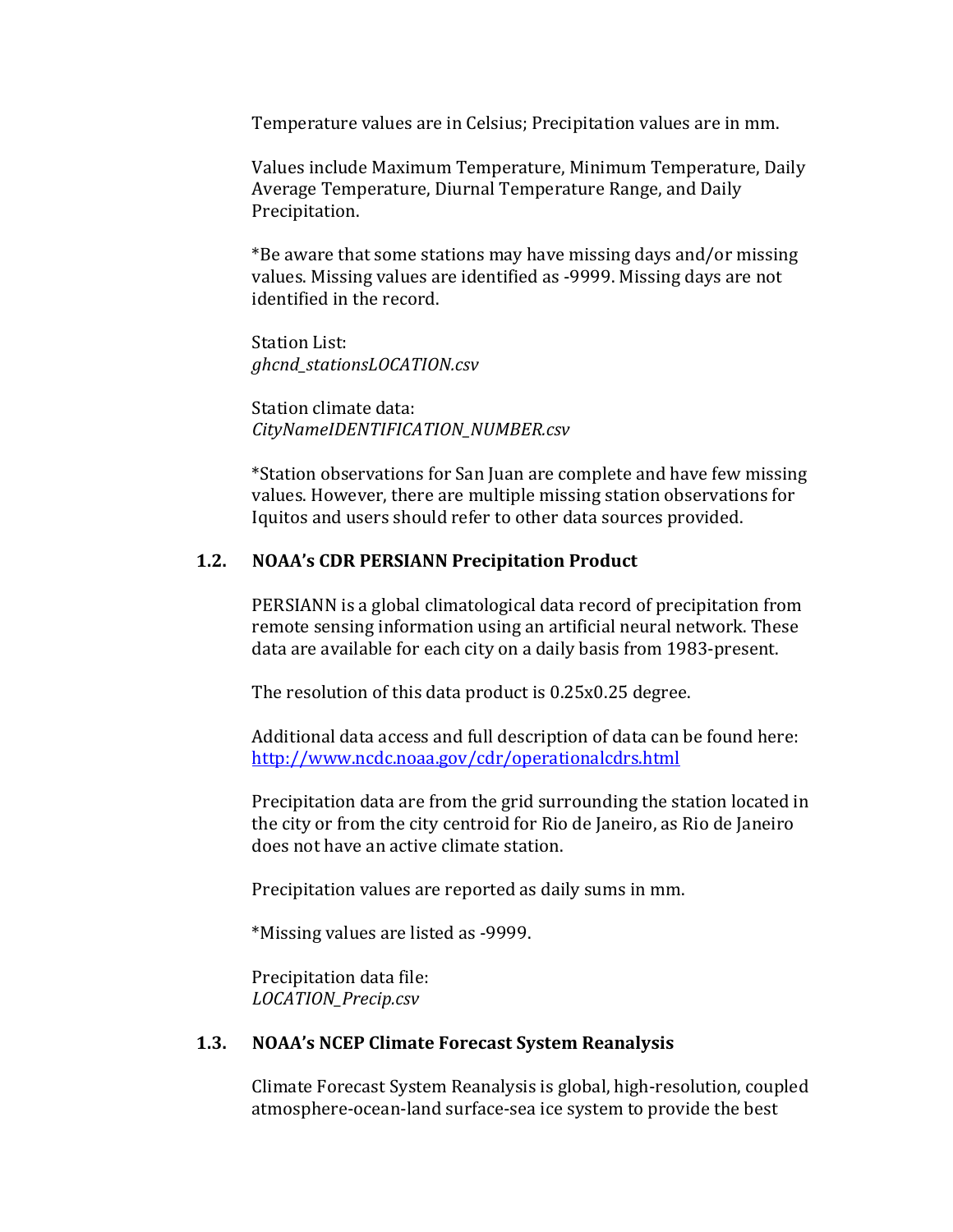estimate of the state of these coupled domains over the period of record.

Data are available from 1979-present.

Additional data access and full description of data can be found here: [http://rda.ucar.edu/datasets/ds093.0/#metadata/detailed.html?\\_do](http://rda.ucar.edu/datasets/ds093.0/%23metadata/detailed.html?_do=y)  $=y$ 

CFSR provides a variety of data that are not easily accessible from other data sources. This includes relative humidity, specific humidity and dew point.

Temperature data values are available in Kelvin.

Resolution of the grid is 0.5 degree.

Data files are labeled: *LOCATION.csv*

#### **1.4. NOAA's CDR Normalized Difference Vegetation Index**

NDVI CDR is a global climatological data record of vegetation. These data are available for each city on a weekly basis from 1981-present.

The resolution of the product is at 0.05x0.05 degree.

Additional data access and full description of data can be found here: <http://www.ncdc.noaa.gov/cdr/operationalcdrs.html>

Four pixels closest to the city centroid are provided for evaluation of vegetation change.

30-year climatologies were also provided for these sites.

Raw Data: *LOCATION\_noqc.csv*

NDVI Climatologies *LOCATION\_clim\_noqc.csv*

\*NDVI data are provided without quality flagged data removed. Quality flagged data are provided at the CDR webpage.